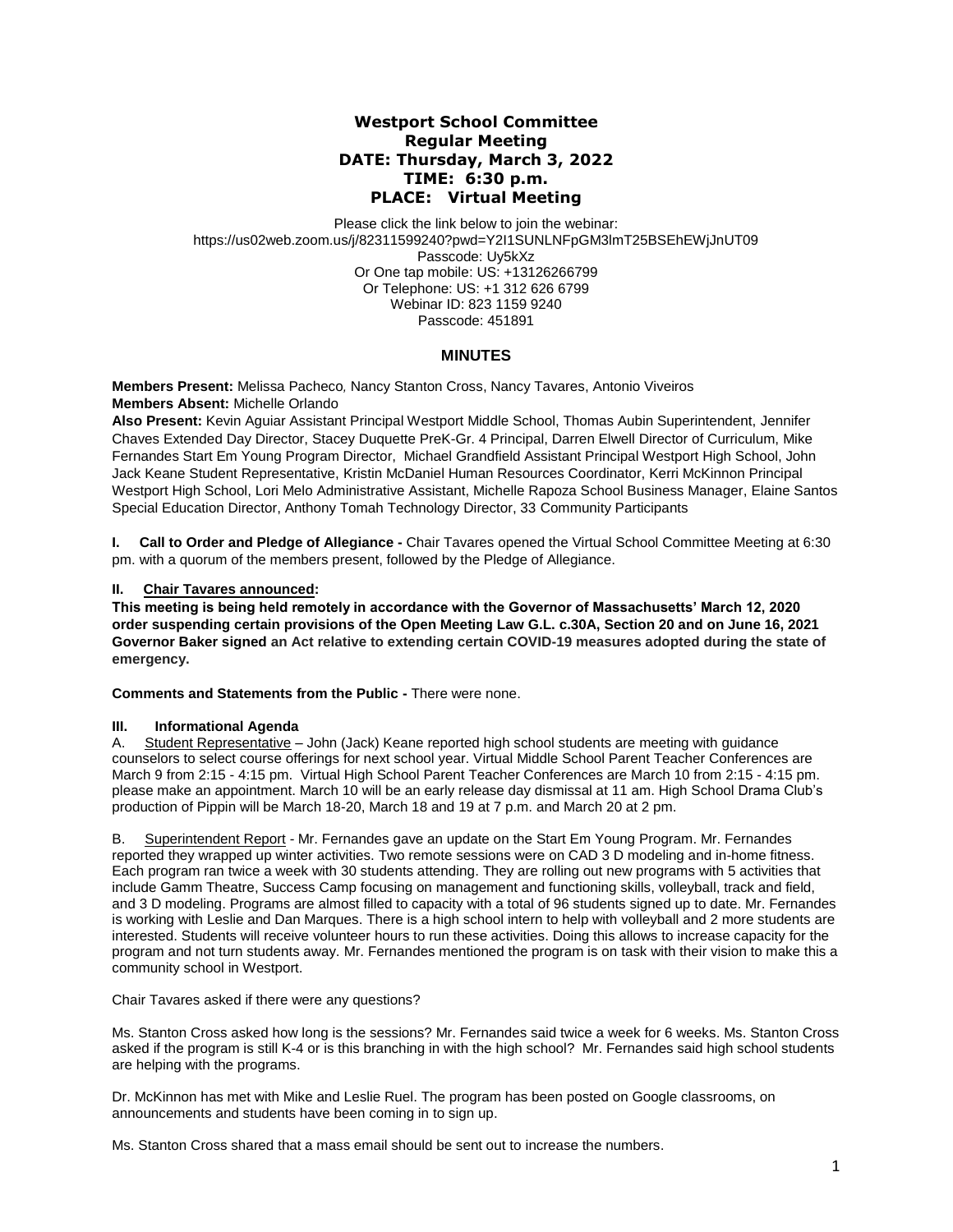Ms. Pacheco shared a concern that with a mass email they may have too many volunteers and not enough with certain skill sets. Mr. Fernandes said he can teach students to be leaders and they can develop this into a leadership program. Having a lot of volunteers would not be a problem.

Mr. Aubin announced they will be holding a first series of lectures on cyber security to assist the community in protecting themselves and provide helpful hints. Program will be last week of March with details at the next SC meeting.

Mr. Aguiar is working to host a Job Fair in April.

Mr. Aubin informed everyone that Assistant Principal Mr. Persico and Principal Ms. Charette are chaperoning for the fan bus going to the girls' basketball game along with Officer Davis, so they are not in attendance. Boys' team is playing on Friday at 6:30 pm. here at school.

Ms. Duquette reported a fundraiser will be held for MAC and WES on Saturday called Casino Night. Tickets are \$50 and the event will be held at the Fall River Cultural Club.

C. WCS Bill Warrant: 2-25-22 - Chair Tavares reported a Bill Warrant dated 2.25.22 in the amount of \$325,410.92 was emailed to school committee members for review.

Chair Tavares asked if there were any questions regarding the bill warrant? There were none.

D. Discussion of the Westport High School Schedule for the 2022-23 School Year - Ms. McKinnon reported recently 2 schedules were reviewed which include a "6 drop one" schedule and a "modified block" schedule.

Ms. McKinnon discussed the current schedule and compared it with the "modified block" schedule.

Highlights of the current block schedule: 4 courses at a time, 6-10 courses over school year Block schedule can double up on the core courses / work studies / dual enrollment Teaching 3 out of 4 periods 1/2 prep / 1/2 duty / teaching 75% of school day Core teachers 6 core sections in school year 12 sections for elective teachers Class length 85 minutes

Ms. McKinnon reviewed School Committee concerns and how they are addressed with the schedule.

School Committee concerns: Increase the number of electives PE not 5 days a week Robust college and career readiness Need for educational support Need effective utilizations of instructional time Greatest need for teaching

Highlights of proposed "modified block" schedule: Maximum of 5 courses / 9-10 per school year Class duration is 85 minutes No additional staff needed Twice as many elective opportunities PE could be twice per week Retains 2 semesters of part time electives for college and career readiness Demonstrates effective utilization of instructional time by providing professional development

"6 drop one" schedule has teachers teaching 66% of the time. To run this full schedule more teachers are needed.

Ms. McKinnon reviewed Grades 9,10,11 and 12 sample schedules for semester 1 and semester 2.

Ms. McKinnon asked if there were any questions on the schedules?

Discussion took place on how dual enrollment and internship opportunities fit within the schedule for grades 11 and 12.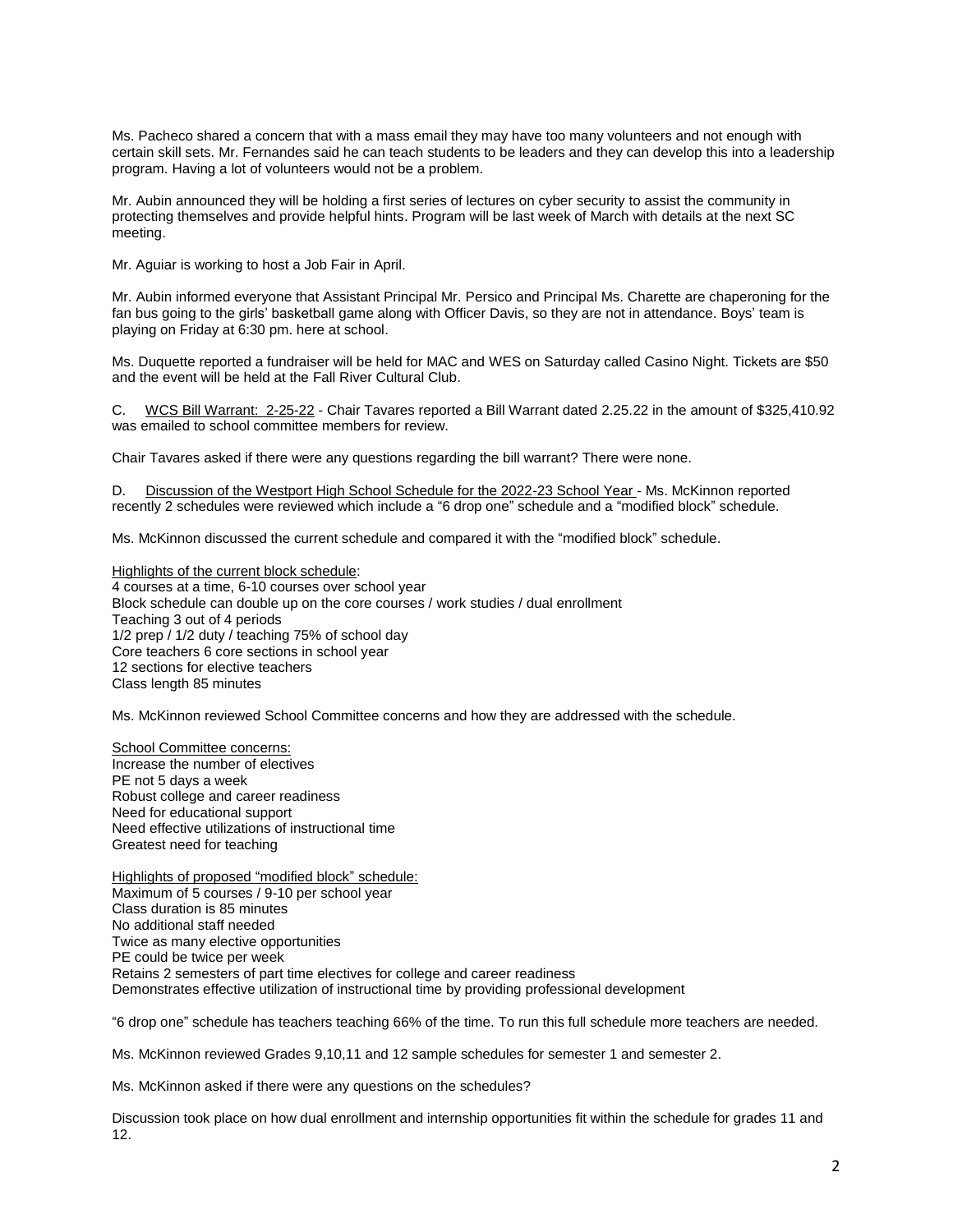Discussion took place on the ability to have more offerings.

Ms. McKinnon showed a sample schedule for core teachers and elective teachers.

Ms. McKinnon reviewed the WHS graduation requirements versus the MassCore requirements.

Ms. McKinnon showed the Master Schedule comparison summary which displayed current schedule /proposed schedule /full-year schedule.

Ms. McKinnon recommended going with the "modified block" schedule. This schedule is the best in offering a career and college readiness pathway for students.

Chair Tavares announced that the presentation is now completed.

Discussion took place on advantages and disadvantages of the schedules. Class length was mentioned as well as providing tools and professional development. It was recommended to pilot the "modified block" for a year.

Mr. Aguiar mentioned the need for a static schedule so that internships can fit in. He recommended to bring in other people to see what this kind of schedule will look like. Mr. Aguiar requested a timely agreement to decide on a schedule so they can begin making a schedule for next school year to lock things in and get student needs met.

E. Proposed Changes to the WMS Student Handbook - Mr. Aubin explained that Principal Charette would like approval on a change to add into the student handbook. During passing periods student using the bathroom must sign in and out. Presently this is done when leaving the classroom and now they would like to expand this for passing period as well.

Everyone shared their thoughts. Although this is a change in the handbook, this is seen as a protocol not a policy. It was decided to remove this from the agenda.

F. FY23 Proposed Budget Discussion – Ms. Rapoza reported the budget figures have not changed and recommends passing on it now and on the Action Agenda. They will meet with FinCom next Tuesday and will know more at that time. Budget Hearing is scheduled for March 31 at the new middle high school.

G. Subcommittee Updates - Mr. Viveiros reported everyone working hard to wrap things up for the new school building project.

#### **VI. Action Agenda**

A. Review and Act on Minutes of Tuesday, February 8, 2022 Budget Work Session, Tuesday, February 15, 2022 Budget Work Session, and Thursday, February 17, 2022 -

A motion was made to approve the Minutes of Tuesday, February 8, 2022 Budget Work Session, Tuesday, February 15, 2022 Budget Work Session, and Thursday, February 17, 2022.

Motion by Pacheco, seconded by Viveiros 4/0/0

#### B. Review and Act on Westport High School Schedule for the 2022-23 School Year -

A motion was made to approve the schedule as recommended by Dr. McKinnon. Also get additional information at the next meeting on a static block and invite anyone else to come in to explain college and career and dual enrollment to inform the committee on what it would look like given either scenario.

Motion by Pacheco, seconded by Stanton Cross 4/0/0

C. Review and Act on FY23 Proposed Budget - Ms. Rapoza recommends to pass over until receiving more information.

D. Review and Act on a \$2000 Grant from Project Bread to Assist Students to Receive Free Meals -

Ms. Rapoza informed everyone they have been generous through the pandemic assisting with breakfast and lunch, summer programs and Extended Day. Assistance was received with food, supplies and salaries during COVID times.

A motion was made to approve a \$2000 Grant from Project Bread to Assist Students to Receive Free Meals.

Motion by Pacheco, seconded by Viveiros 4/0/0